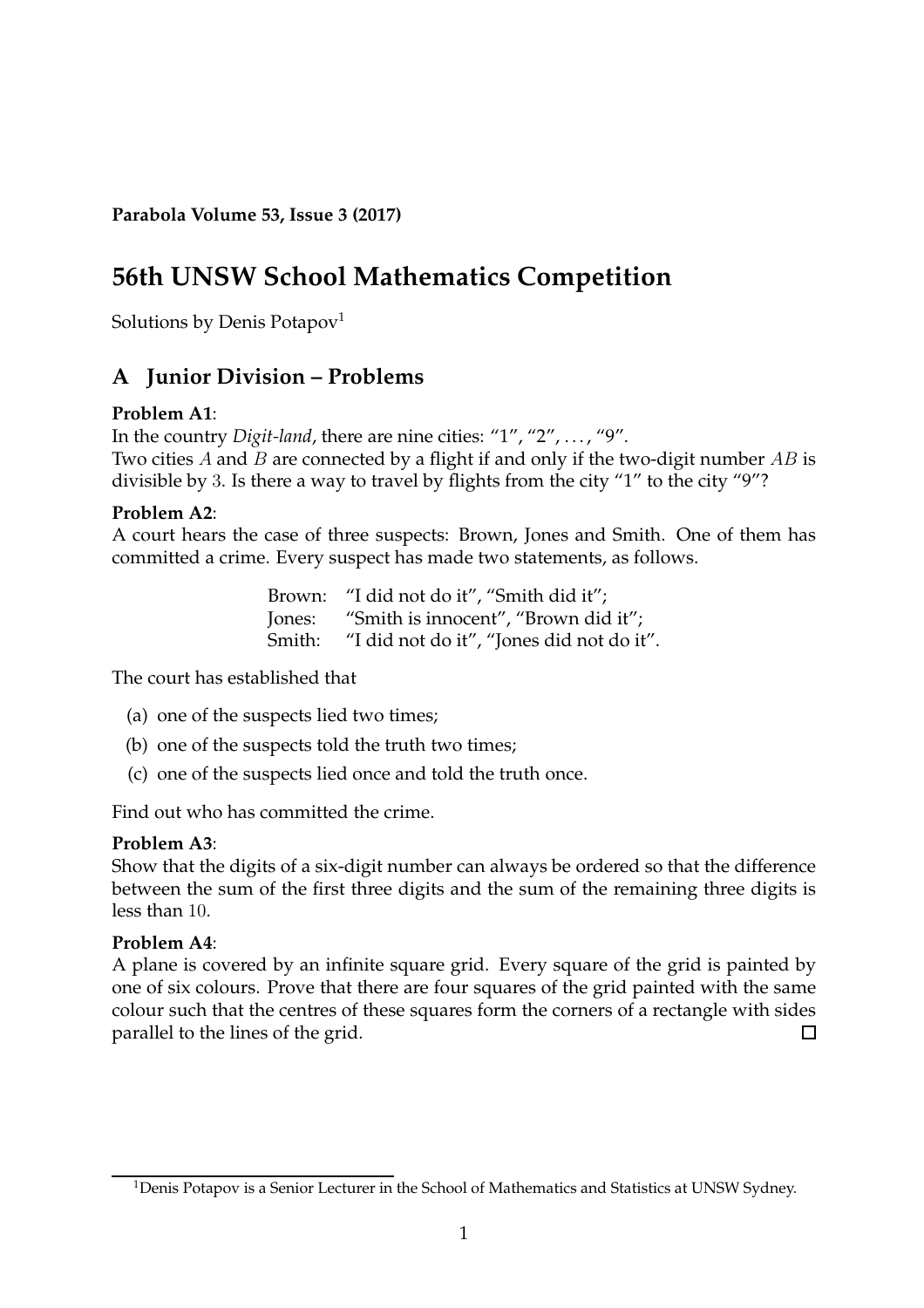#### **Problem A5**:

Two straight lines pass through two vertices of a triangle such that the triangle is cut into four smaller pieces: three triangles and a quadrilateral. It is possible to choose the lines such that the areas of these pieces are the same?

#### **Problem A6**:

There is a wolf at the centre of a square block of land. There is a dog located at each of the four vertices of the square. The wolf is allowed to move freely within the square and the dogs are only allowed to run by the sides of the square. Every dog is 50% faster than the wolf. A dog alone is unable to stop the wolf. On the other hand, the wolf cannot pass if met by any two dogs. Find the strategy for the dogs to ensure that the wolf does not escape the square.

## **B Senior Division – Problems**

## **Problem B1**:

A plane is covered by an infinite square grid. Every square of the grid is painted by one of six colours. Prove that there are four squares of the grid painted with the same colour such that the centres of these squares make a rectangle with sides parallel to the lines of the grid. П

## **Problem B2**:

Find two two-digit numbers a and b such that the four-digit number ab is divisible by the product  $a \times b$ .

## **Problem B3**:

Two friends, Alice and Bob, have a weird habit: Alice tells lies on Tuesdays, Thursdays and Saturdays; and Bob tells lies on Mondays, Tuesdays and Wednesdays. The friends tell the truth on every other day. Once, one of the friends was asked:

"What is your name?"

"Bob." — he replied.

"Which day is today?"

"Yesterday was Sunday."

"And tomorrow will be Friday." — the second friend added.

"Are you telling the truth?" — the second friend was asked.

"I always tell the truth on Wednesdays." — the second friend replied.

Identify the names of both friends in this conversation; also, identify the day of the week of this conversation.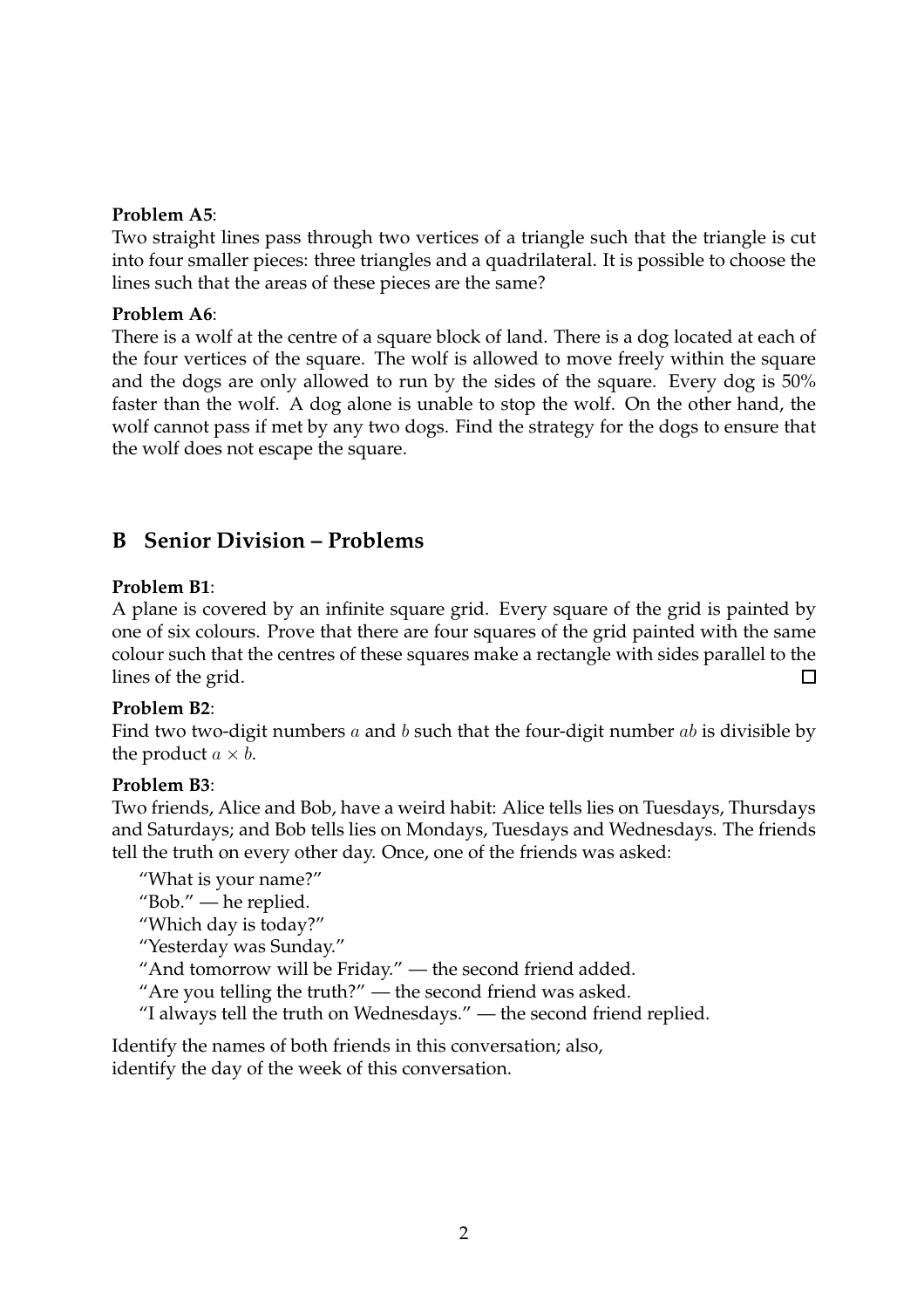#### **Problem B4**:

Every point of a plane is painted with one of two different colours such that every equilateral triangle of side 1 has two of its vertices painted with different colours. Prove that there is an equilateral triangle with side  $\sqrt{3}$  such that its every vertex is painted with the same colour.

#### **Problem B5**:

There is a rabbit in the centre of a square block of land. There is a wolf located at each of the four vertices of the square. The rabbit is allowed to run freely within the square and the wolves are only allowed to run by the sides. Every wolf is 40% faster than the rabbit. Is there a strategy for the rabbit to escape the square?

#### **Problem B6**:

Let ABCD be a parallelogram and let the bi-sector of the angle ∠BAD intersect the side  $BC$  and the side  $CD$  in the points  $K$  and  $L$ , respectively. Prove that the centre of the circle through the points  $C$ ,  $K$  and  $L$  lies on the circle through the points  $B$ ,  $C$ and D.

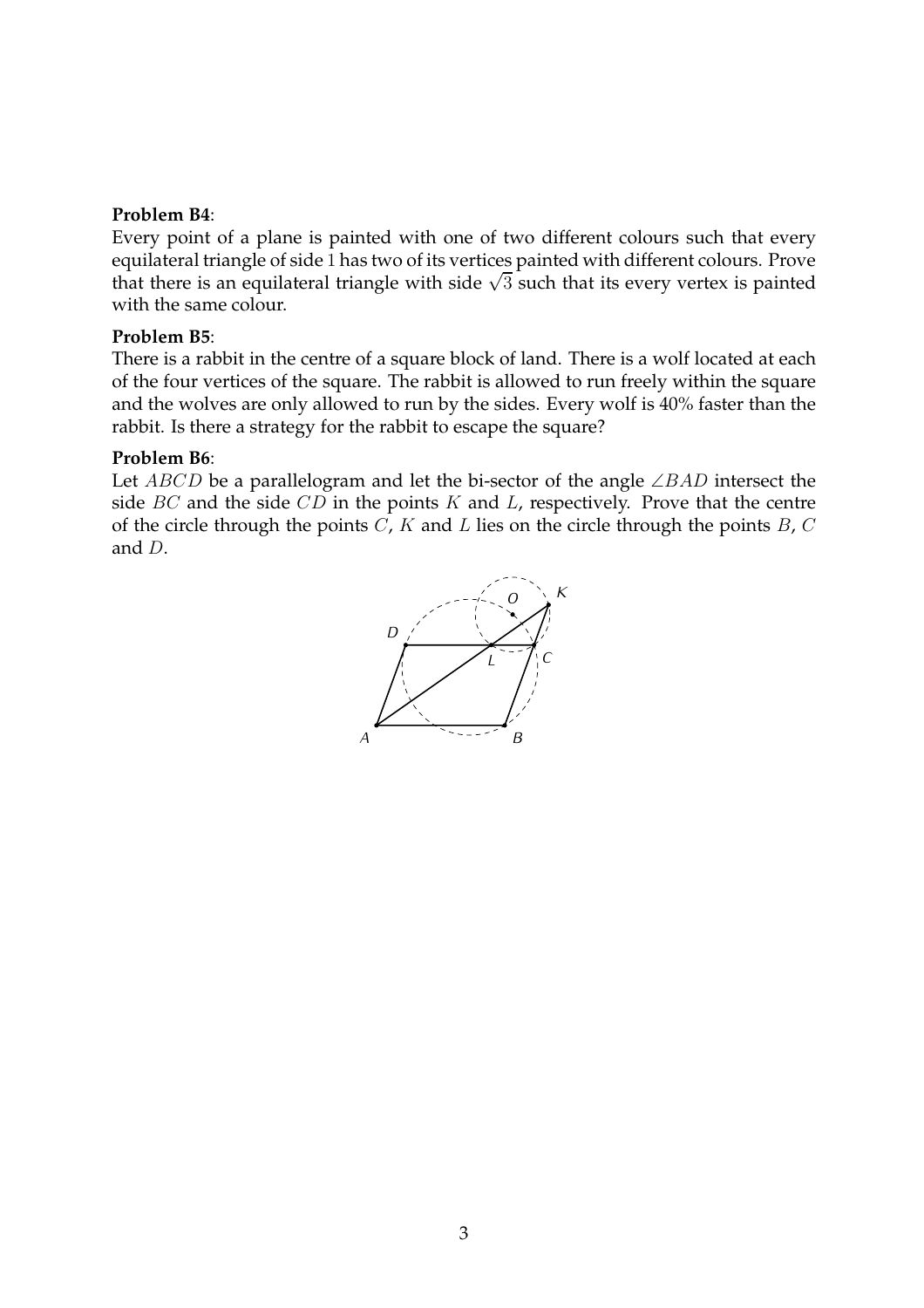## **A Junior Division – Solutions**

*Solution A1*.

Answer: *No*. Assume that there is a way to travel from "1" to "9". Let  $x_1, x_2, \ldots, x_n$  be the sequence of stop-overs. It follows from the divisibility by 3 test that

 $1 + x_1 \equiv 0 \pmod{3}, \quad x_1 + x_2 \equiv 0 \pmod{3}, \quad \dots, \quad x_n + 9 \equiv 0 \pmod{3}.$ 

Therefore,

 $x_1 \equiv -1 \pmod{3}, \quad x_2 \equiv 1 \pmod{3}, \quad \dots, \quad 9 \equiv \pm 1 \pmod{3}.$ 

The latter is false and hence the initial assumption is incorrect.

*Solution A2*.

Answer: *Smith*. If it were *Brown* who committed the crime, then the true/false table of the statements would be as follows:

| В1 | В2 | F | F |
|----|----|---|---|
| И  | 12 | T | T |
| 51 | 52 | T | T |

If it were *Jones* who committed the crime, then the true/false table of the statements would be as follows:

| B1           | B2 | T | F |
|--------------|----|---|---|
| $\mathbf{I}$ | 12 | T | F |
| S1           | S2 | T | F |

If it were *Smith* who committed the crime, then the true/false table of the statements would be as follows:

| ВT | В2 | T. | T |
|----|----|----|---|
| П  | 12 | F  | F |
| 51 | 82 | F  | T |

 $\Box$ 

 $\Box$ 

*Solution A3*. Let us order the digits so that

$$
a_1 \ge a_4 \ge a_2 \ge a_5 \ge a_3 \ge a_6.
$$

Then

$$
(a_1 + a_2 + a_3) - (a_4 + a_5 + a_6) \le (a_1 + a_2 + a_3) - (a_2 + a_3 + a_6) = a_1 - a_6 \le 9.
$$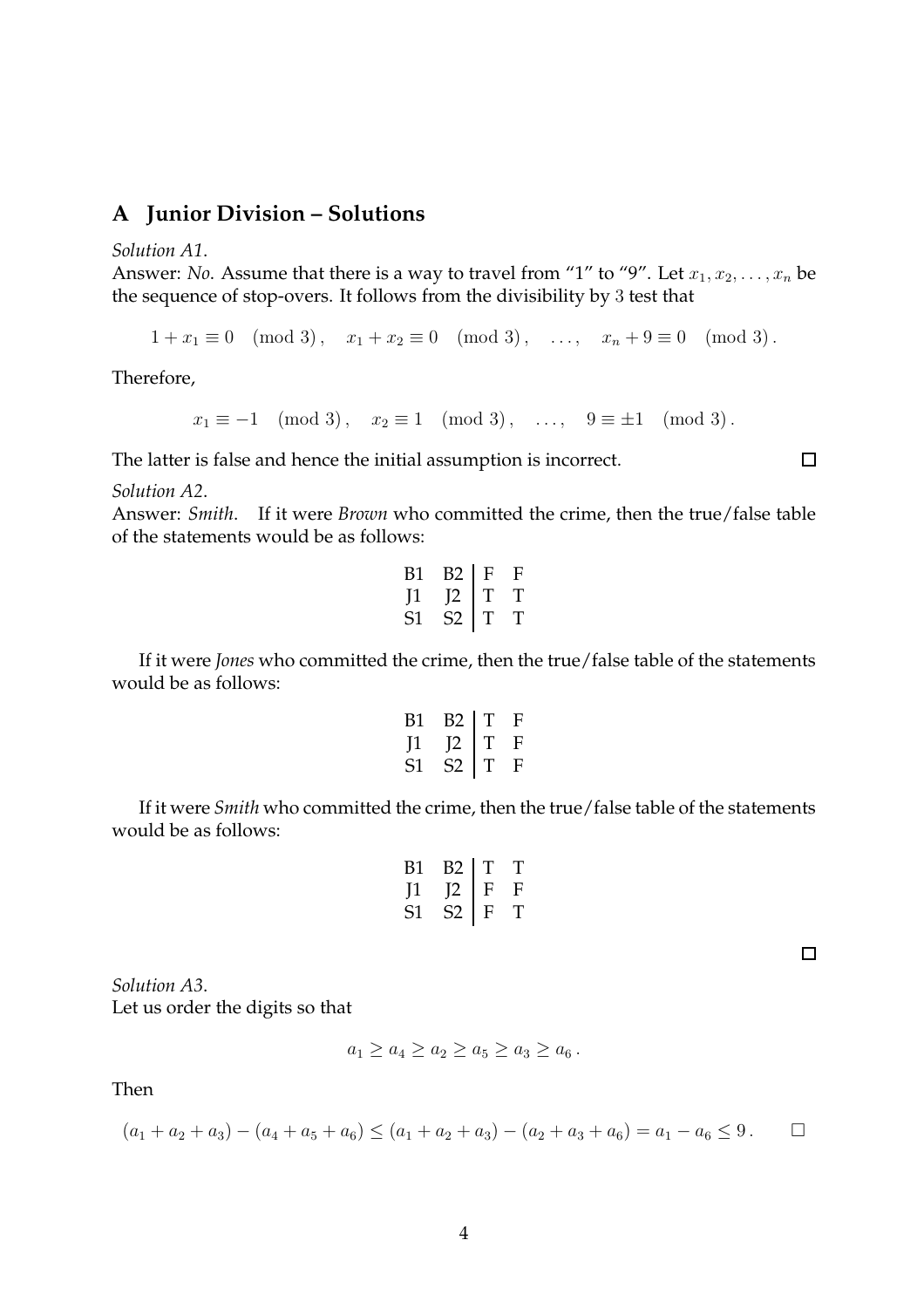#### *Solution A4*.

Choose any horizontal seven-squares-high strip on the plane. Note that there are finitely many different ways to paint squares of a one-square-wide and seven-squareshigh column. Hence, there are two such columns in the strip we chose earlier which are painted with identical sets of colours. Since, we only have six colours and the columns have seven squares, there will be two squares in each column painted with identical colours. These squares make the rectangle as required.  $\Box$ 

#### *Solution A5*.

Answer: *No*. The proof is based on the following observation (see picture). If the triangle  $\triangle ABC$  is split by the segment CD into pieces of equal area, then  $AD = BD$ .



Assume that the areas of triangles  $\triangle AFD$ ,  $\triangle AFC$  and  $\triangle CFE$  (see picture) are equal. It then follows from the observation above that  $AF = FE$  and  $CF = FD$ . That is, the quadrilateral  $ADEC$  is a parallelogram. The latter is false since the sides  $AD$  and  $CE$ intersect.



 $\Box$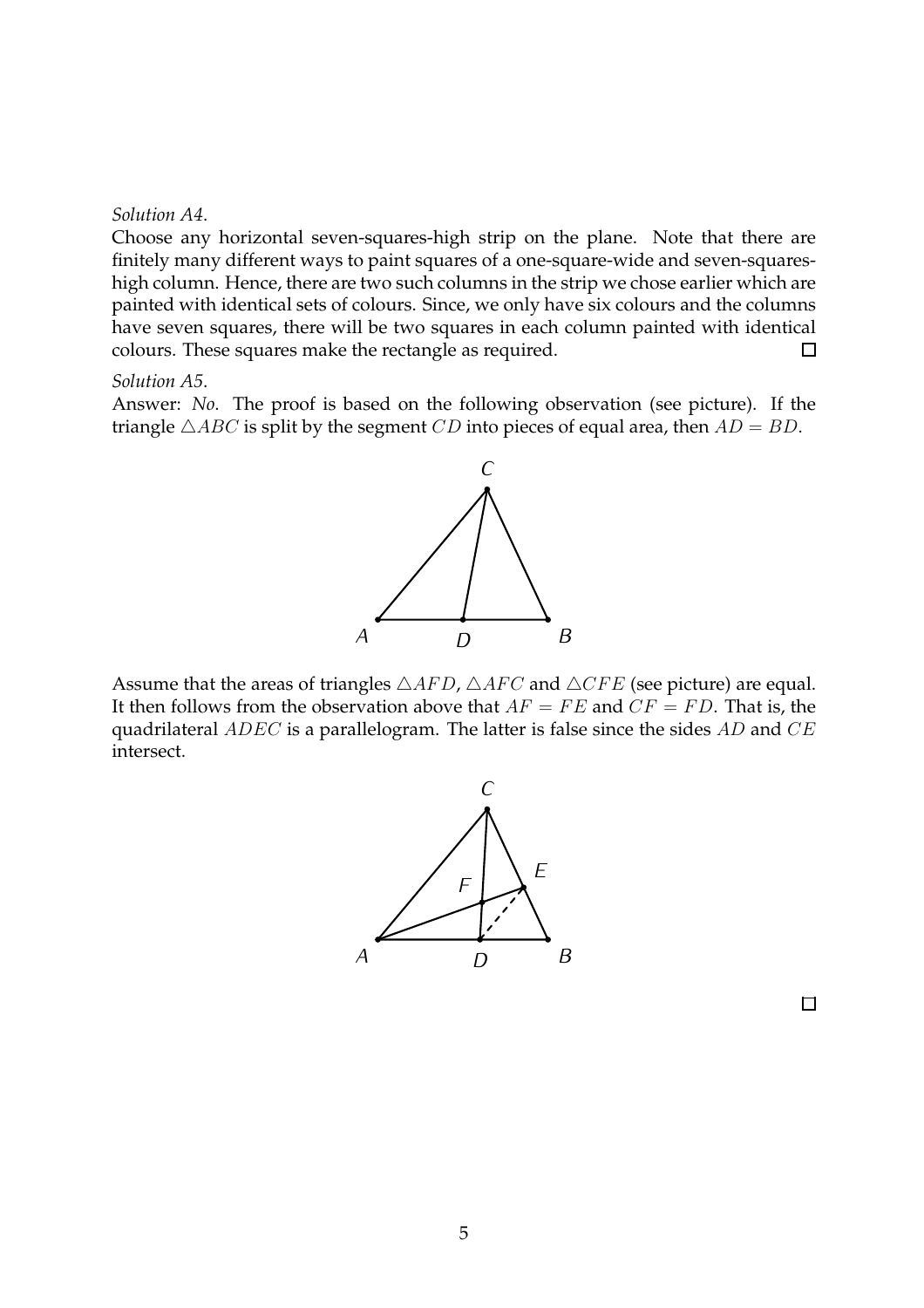*Solution A6*.

Run two lines through the position of the wolf parallel to each of the diagonals of the square. Let  $C_1$ ,  $C_2$ ,  $C_3$ ,  $C_4$  be the points of intersection of these lines with the sides of the square. If v is the speed of the wolf, then every point  $C_1, \ldots, C_4$  moves with the speed at most  $v\sqrt{2} < \frac{3}{2}$  $\frac{3}{2}v$ . Hence, if the dogs stick to the points  $C_1,\ldots,C_4$ , then the wolf will always be met by two dogs at the time it arrives to the square boundary.



 $\Box$ 

## **B Senior Division – Solutions**

#### *Solution B1*.

Choose any horizontal seven-squares-high strip on the plane. Note that there are finitely many different ways to paint squares of a one-square-wide and seven-squareshigh column. Hence, there are two such columns in the strip we chose earlier which are painted with identical sets of colours. Since, we only have six colours and the columns have seven squares, there will be two squares in each column painted with identical colours. These squares make the rectangle as required.  $\Box$ 

*Solution B2*.

Answer: 17 and 34; or 13 and 52.

We have  $100a + b = kab$ , so  $b = a \times (kb - 100)$ . Hence, a divides b. Write  $b = ma$ . We then have  $100 = m(ka - 1)$ . That is, m is a divisor of 100 and, since  $m = \frac{b}{a}$  $\frac{b}{a}$ , it follows that  $1 \leq m \leq 10$ . Therefore, the possible values of m are 1, 2, 4, and 5. We now look for a among two-digit divisors of  $\frac{100}{m}+1$ :

$$
m = 1
$$
 no divisors  
\n
$$
m = 2
$$
  $a = 17, 51$   
\n
$$
m = 4
$$
  $a = 13, 26$   
\n
$$
m = 5
$$
 no divisors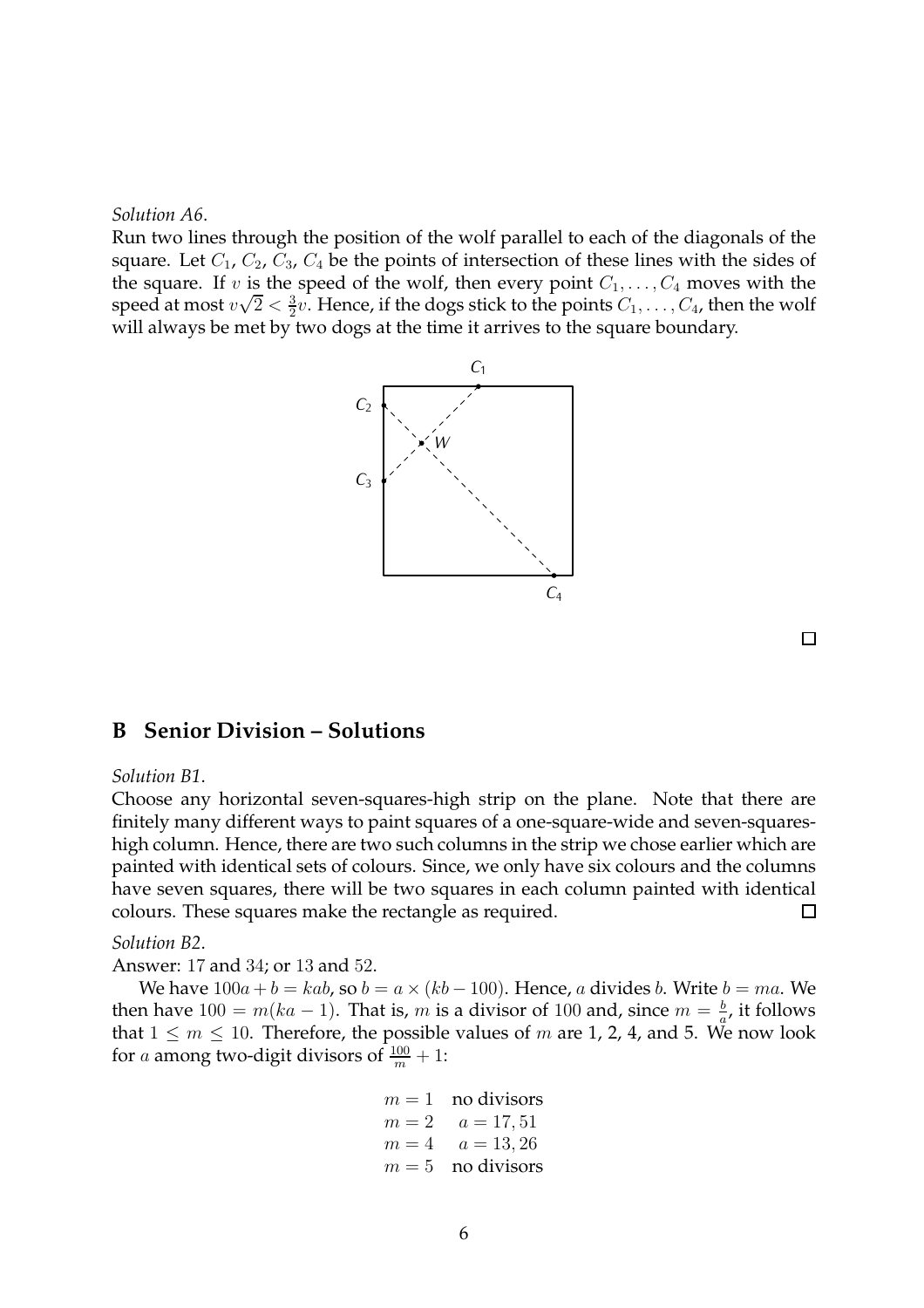#### *Solution B3*.

Let the first friend in the conversation be F1 and the second friend be F2.

If F1 is "Bob", then he tells the truth in his first reply. In his second reply, he says that the day of the week is "Monday". Since Bob is telling the truth, the second reply must be true. The latter contradicts the fact that Bob is lying on Mondays. Hence, the initial assumption that F1 is "Bob" is incorrect.

Hence, F1 is "Alice" and F2 is "Bob".

Note that F1/Alice is lying in the conversation and Alice is lying on Tuesdays, Thursdays and Saturdays.

F2/Bob's second reply is a lie; hence F2/Bob is lying and Bob tells lies on Mondays, Tuesdays and Wednesdays.

The common day is *Tuesday*.

#### *Solution B4*.

Let us show first that there is a length  $2$  straight line segment  $AB$  with end points painted with different colours.

Assume that the claim is not true. It then follows that every point on every circle of radius 2 is painted the same colour as the colour of the centre of such circle.

Fix one such circle  $\gamma$ . Consider every circle of radius 2 with centre on  $\gamma$ . Every such circle is painted with one colour and this colour is the same as the colour of  $\gamma$ . Hence, the entire disk of radius 4 co-centred with  $\gamma$  is painted with the same one colour. Within such disk there is an equilateral triangle with side 1 whose vertices are painted with one colour. This contradicts the statement of the problem. Hence, the initial assumption is incorrect; therefore, there is a length 2 straight light segment AB with differently coloured end points.



Let  $C$  be the midpoint of  $AB$  and let assume without loss of generality that  $C$  is painted with the same colour as A. Let us construct two equilateral triangles  $\triangle ACE$ and  $\triangle ACD$  on both sides of the line AB (see picture). Since A and C are identically coloured, the points  $E$  and  $D$  are identically coloured and the latter colour is the same as B. Hence, the triangle  $\triangle BDE$  satisfies the requirements of the problem.  $\Box$ 

 $\Box$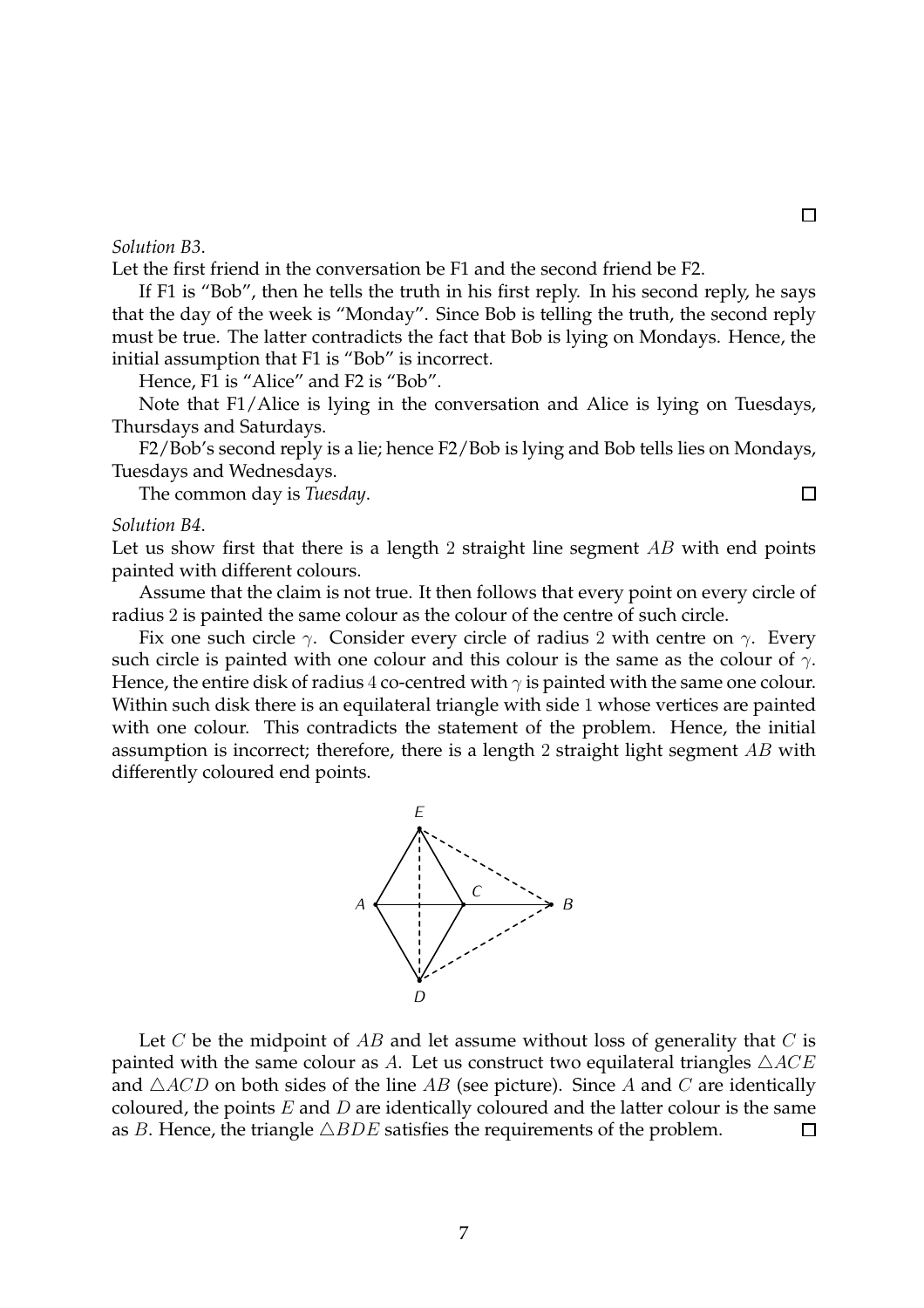*Solution B5*.

Answer: *Yes*. Consider the following strategy (see picture). The rabbit starts from the centre  $R$  towards the vertex  $A$ . Let us assume that when the rabbit arrives to the point  $X$  (to be identified later), the wolf  $A$  is on the side  $AD$ . In such case, the rabbit turns  $90^{\circ}$  to the point  $Y$  (in case the wolf  $A$  is on the side  $AB$ , the rabbit turns to the point  $Z$ ).



Let  $AX = x$  and let  $v_R$  and  $v_W$  be the maximal speeds of the rabbit and the wolves, respectively. The shortest arrival times of the rabbit and the wolf  $B$  to the point  $Y$  are as follows (assuming that the side of the square is 1):

$$
\frac{1}{v_R\sqrt{2}} \quad \text{and} \quad \frac{(1-x\sqrt{2})}{v_W}.
$$

Hence, the condition of escape from wolf B is that  $\frac{1}{v_R\sqrt{2}} < \frac{(1-x\sqrt{2})}{v_W}$  $\frac{f_{\text{TW}}(x,y)}{f_{\text{TW}}}$ , which means that

$$
0 < x < \frac{1}{2} \left( \sqrt{2} - \frac{v_W}{v_R} \right) \, .
$$

If we mark the time since the moment the rabbit passed the point  $X$ , then the shortest arrival times of the rabbit and wolf  $A$  to the point  $Y$  are as follows:

$$
\frac{x}{v_R} \quad \text{and} \quad \frac{x\sqrt{2}}{v_W}.
$$

Hence, the condition of escape from wolf A is that  $\frac{x}{v_R} < \frac{x\sqrt{2}}{v_W}$ , implying that  $\frac{v_W}{v_R} < \sqrt{2}$ . Since  $\frac{v_W}{v_R} = 1.4 < \sqrt{2}$ , both conditions above can be met and a suitable choice x can be made.  $\Box$